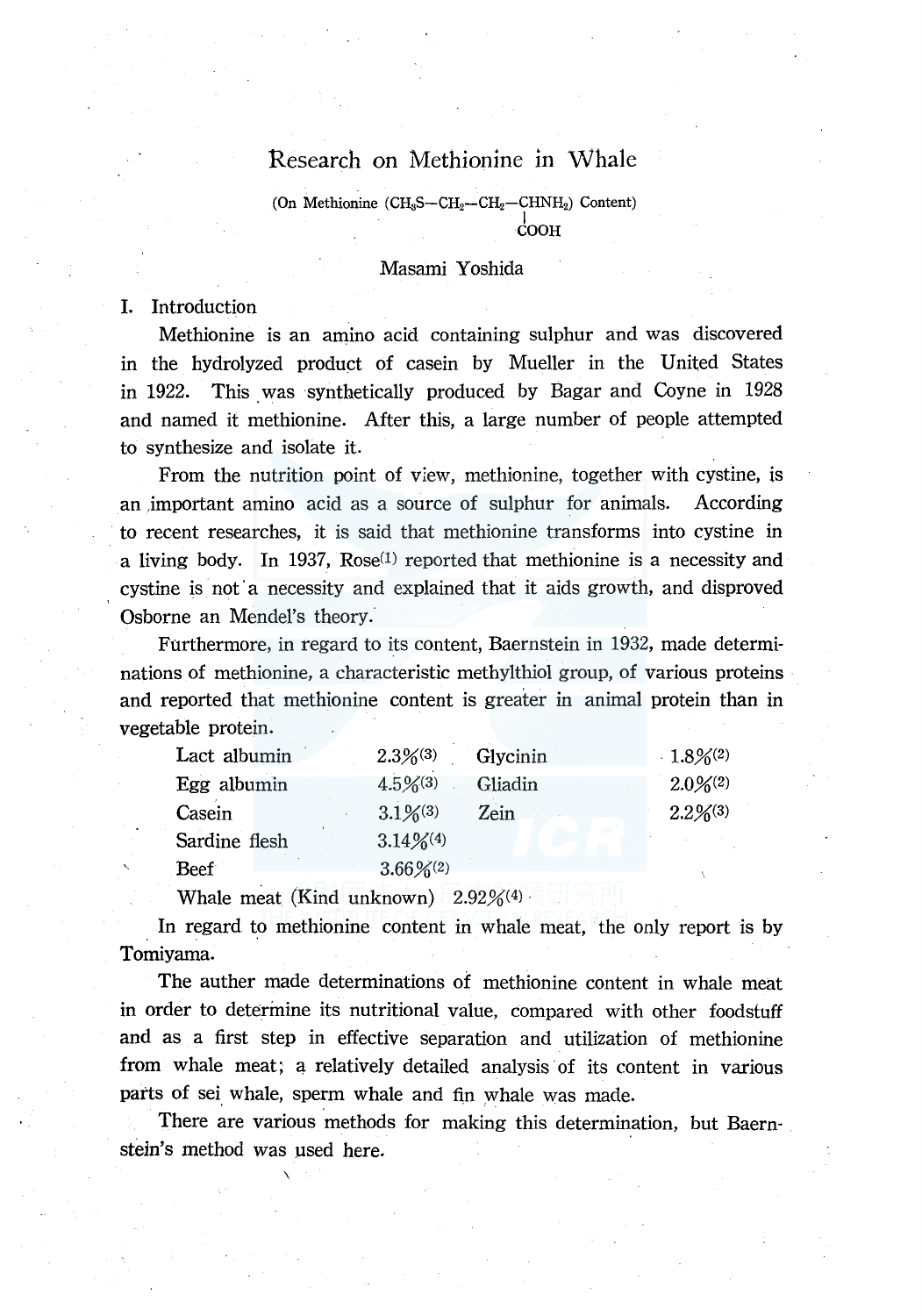Baernstein made quantitative analysis under the assumption that methoxyl and methylimid bases does not exist in protein molecules and that ·the quantity of methyl iodide obtained by reaction with HI results only from  $CH_2S$ .

For accuracy, methionine content in beef protein and casein was determined and compared with previous literatures.

### II. Experiment

(a) Collection of Samples

Heart, tongue, ventral meat (Sunoko) and meat was obtained from a 13.6 meter male sei whale at Ayukawa, Miyagi Prefecture. The length and sex of the fin whale and sperm whale are not known, but both were obtained at Ayukawa. For beef, the round of beef obtained on the market was used.

(b) Preparation of samples

## Whale and beef protein

Flesh is fitst sliced thinly and soaked in cold water, wh'ch is heated to  $36^{\circ}$ C and changed to new water. The it is bolled once. This is then expressed and water removed as much as possible, chopped in a meat chopper, dried in sun, extracted with boiling alcohol for 4 hours and then with ether for 10 hours and dried for 3 hours at  $105-110^{\circ}$ C.

## Balem

After washing with water, it is dried at room temperature, cut in thin slices, extracted with ether for 10 hours and dried for 3 hours at 105— 110°C.

(c) Outline of Operation

Sample is decomposed with HI and CH<sub>3</sub>I produced, absorbed in alcoholic  $AgNO<sub>s</sub>$  solution to form AgI, filtered and the residual Ag determined quantitatively with  $2/100 N$  KCNS using micro-burette, The methionine quantity is calculated from the difference. in Ag· quantity in a blank test.

The conditions for the determination were as follows; In the original report, it is stated that about  $90\%$  of the CH<sub>3</sub>I come over in the 1 st hour but the remainder usually takes several hours more, and Baernstein adopt about 15 hours, but here the reaction time is 6 hours, about  $0.5 g$ of the sample is decomposed with 10 cc. of HI (s. g. 1.7) and absorbed in 20 cc. of alcoholic AgNOs solution.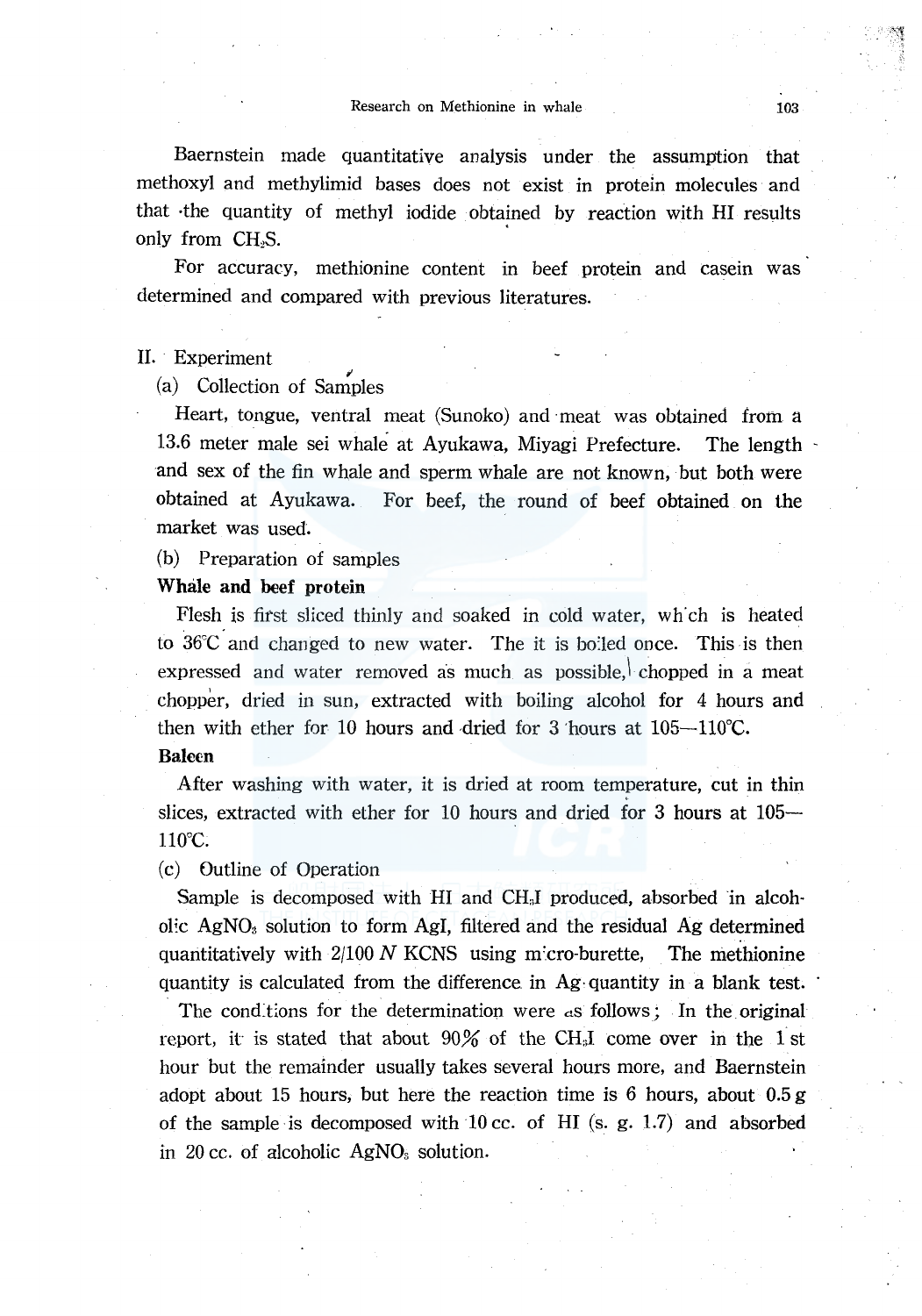

(d) Experimental results

| Table No. 1. |  |  |  |
|--------------|--|--|--|
|--------------|--|--|--|

| Sample                                                                                          |                                                                                               | Content                                              |  |
|-------------------------------------------------------------------------------------------------|-----------------------------------------------------------------------------------------------|------------------------------------------------------|--|
| Sei Whale                                                                                       | Heart<br>Tongue<br>Ventral meat (Sunoko)<br>Belly meat<br>Head meat<br>Back meat<br>Tail meat | 4.80<br>4.22<br>4,17<br>3.42<br>3.33<br>2.78<br>2.71 |  |
| Fin Whale Meat<br>Sperm Whale Meat<br>Blue Whale Baleen<br>Fin Whale Baleen<br>Sei Whale Baleen |                                                                                               | 4.82<br>3.46<br>0.82<br>1.92<br>1.96                 |  |

The methionine content of beef and casein was determined by the same method and compared with previous literature, it is as follows:

| Table No. 2.                       |                           |                           |                            |              |
|------------------------------------|---------------------------|---------------------------|----------------------------|--------------|
|                                    | Analyst                   |                           |                            |              |
| Sample                             | Baernstein <sup>(2)</sup> | Baernstein <sup>(3)</sup> | Tomiyama,<br>$Handa^{(4)}$ | Yoshida      |
| Casein                             | 3.53%<br>3.36<br>3.25     | 3.1%                      | 2.54%                      | 3.94%        |
| Beef protein<br>Whale meat protein | 3.66<br>$\cdot$ .         |                           | 2.92                       | 3.56<br>3.06 |

In Table No. l, the average methionine content of 3.06% in the various parts of sei whale, which is ordinarily called meat is very close to the value 2.92% by Tomiyama, which was obtained by the difference between